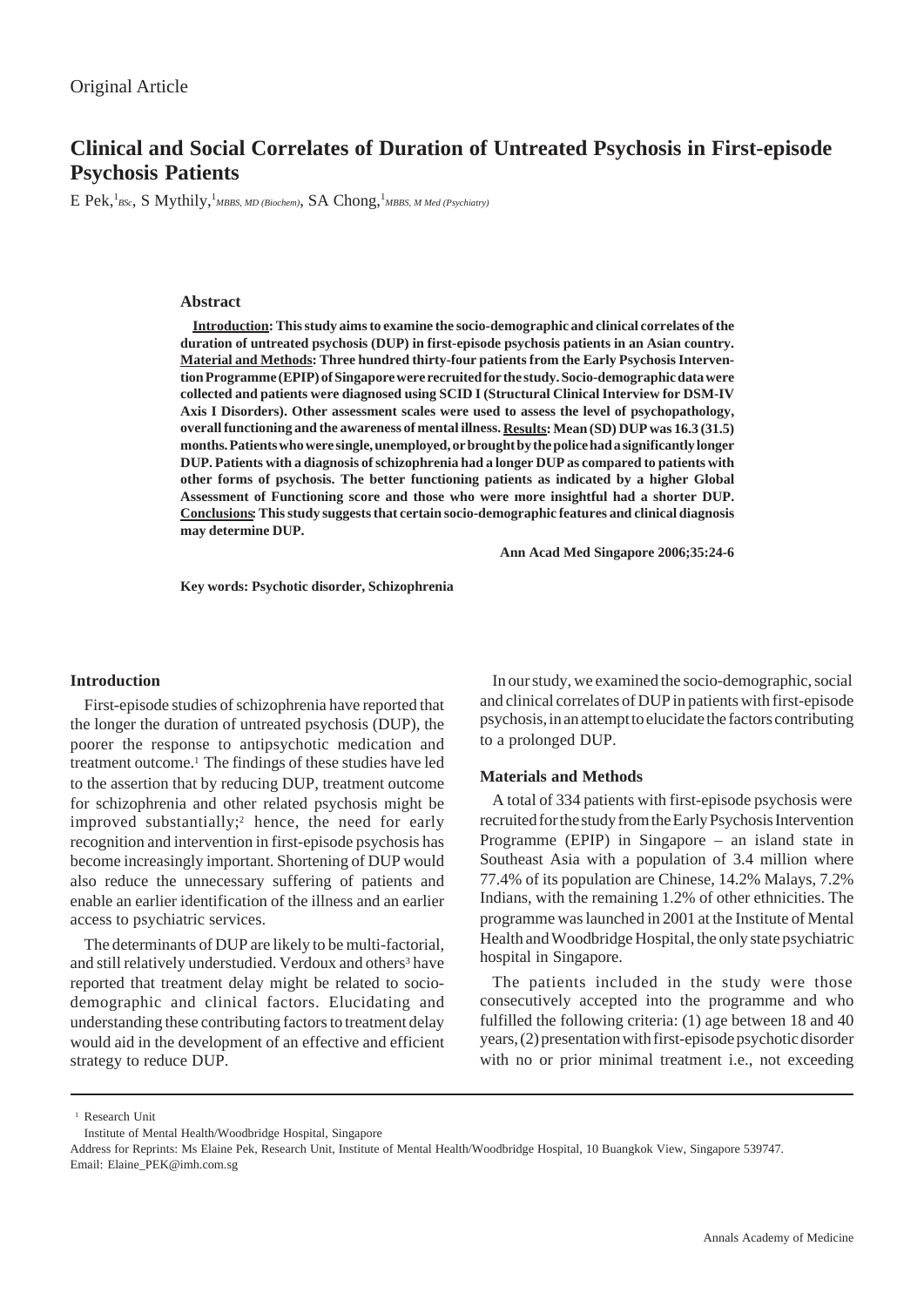1 week, and (3) no present history of substance abuse.

Socio-demographic data of the patients were collected from the medical records and the DUP of the patients was established by the doctors and case managers based on interviews with the patients and families. The DUP is operationalised as the time between the onset of psychotic symptoms (i.e., hallucinations, delusions, and/or thought disorder or disorganised behaviour) and the time when a definitive diagnosis and treatment were established. They were diagnosed by the psychiatrist-in-charge using the SCID I (Structural Clinical Interview for DSM-IV Axis I Disorders).4 As part of their routine assessment, patients were assessed with the following scales: PANSS (Positive and Negative Syndrome Scale), 5 GAF (Global Assessment of Functioning scale) (SCID axis V) and SUMD (Scale for the Assessment of Unawareness of Mental Disorder)<sup>6</sup> at baseline.

Analysis was done using the Statistical Package for Social Sciences (SPSS) version 10.1. Statistical significance was set at *P* <0.05. Non-parametric test and correlation test were used to study the correlation of DUP with gender, ethnicity, living situation, marital status, employment status, referral pathway through which psychiatric services were accessed, diagnosis of illness, overall functioning and awareness of mental illness.

## **Results**

Of the 334 patients included in the study, 160 (47.9%) were female and 174 (52.1%) were male. The study population comprised 73.4% Chinese, 19.2% Malays, 5.4% Indians and 2% belonged to other ethnic groups. The mean (SD) age was 28.2 (6.6) years, with an age range of 14 to 41 years. The mean DUP was 16.3 (31.5) months, median of 4 months. There was no significant association of DUP with gender, ethnicity and living situation of patients. However, patients who were single had a longer DUP than those who were married ( $\chi^2$  = 6.841, *P* = 0.033). Employed patients had a significantly shorter DUP than unemployed patients ( $\chi^2$  = 26.140, *P* <0.001, Kruskal-Wallis test). Patients who were brought by the police had a longer DUP as compared to those with other sources of referral ( $\chi^2$  = 10.049,  $P = 0.008$ , Kruskal-Wallis test), of which 94% were staying with family. A longer DUP was also associated with a diagnosis of schizophrenia, as compared to other forms of psychoses ( $\chi^2$  = 63.89, *P* < 0.001). We found no correlation with the DUP and the total PANSS scores, nor with the scores for the Positive and Negative Subscales. For overall functioning, patients having a higher baseline GAF scores for disability had a shorter DUP ( $P = 0.034$ ,  $r = -0.12$ ). A lower level of insight (SUMD social awareness sub-scale) of the patients prolonged DUP ( $P = 0.007$ ,  $r = -0.17$ ) (Table 1).

|  |  |  |  |  | Table 1. Clinical and Demographic Data of Patients |
|--|--|--|--|--|----------------------------------------------------|
|--|--|--|--|--|----------------------------------------------------|

|                               | Frequency<br>$n$ (%) | Mean $\pm$ SD<br>(DUP in<br>months) | $P$ values |
|-------------------------------|----------------------|-------------------------------------|------------|
| Gender                        |                      |                                     |            |
| Male                          | 174(52.1)            | $18.7 \pm 37.0$                     | 0.324      |
| Female                        | 160(47.9)            | $12.8 \pm 21.6$                     |            |
| Ethnicity                     |                      |                                     |            |
| Chinese                       | 245 (73.4)           | $15.6 + 30.4$                       |            |
| Malay                         | 64 (19.2)            | $16.7 \pm 29.4$                     | 0.976      |
| Indian                        | 18(5.4)              | $18.0 \pm 43.2$                     |            |
| Others                        | 7(2.1)               | $11.9 \pm 21.6$                     |            |
| Living situation              |                      |                                     |            |
| Self                          | 13(3.9)              | $52.2 \pm 90.4$                     | 0.065      |
| Others*                       | 321 (96.1)           | $14.3 \pm 24.7$                     |            |
| Marital status†               |                      |                                     |            |
| Single                        | 269 (80.5)           | $17.6 \pm 34.4$                     | 0.033      |
| Married                       | 65(19.5)             | $9.8 \pm 16.8$                      |            |
| Employment status§            |                      |                                     |            |
| Employed                      | 108 (32.3)           | $10.9 \pm 30.7$                     | < 0.001    |
| Unemployed                    | 226 (67.7)           | $20.3 \pm 30.0$                     |            |
| Referral pathway <sup>+</sup> |                      |                                     |            |
| Self                          | 20(6.0)              | $13.2 \pm 17.9$                     |            |
| Friends/relatives             | 130 (38.9)           | $16.3 + 31.1$                       | 0.008      |
| GP/Private psychiatrist       | 66 (19.8)            | $8.6 \pm 23.0$                      |            |
| Police                        | 49 (14.7)            | $28.5 \pm 45.9$                     |            |
| Others                        | 69(20.6)             | $14.9 \pm 24.6$                     |            |
| Diagnosis of illness§         |                      |                                     |            |
| Schizophrenia                 | 228 (68.3)           | $21.4 + 36.6$                       |            |
| Schizoaffective disorder      | 16(4.8)              | $9.3 \pm 10.5$                      | < 0.001    |
| Psychotic disorder            | 46 (13.8)            | $2.7 \pm 7.2$                       |            |
| Mood disorder                 | 35(10.5)             | $6.4 \pm 9.7$                       |            |
| Delusional disorder           | 9(2.7)               | $8.4 \pm 12.7$                      |            |
|                               |                      |                                     |            |

\*Families

†*P* <0.005, ‡*P* <0.01, §*P* <0.001

### **Discussion**

In our study, the mean DUP of the patients was 16.3 months, which did not differ very much from the reported DUP (13.7 months) in other studies.7,8 However, it should be mentioned that comparisons across studies are fraught with complexities – with different studies using different methodologies, different criteria, and different characteristics of the study populations.

In our study, gender did not prolong DUP. This is contrary to the reports by Loebel and others,<sup>1</sup> de Haan and others,<sup>9</sup> and Boldero and Fallon<sup>10</sup> where gender differences were associated with varying DUP. However, Craig and others<sup>11</sup> suggest that there was inconsistent evidence with regard to the relationship of DUP with gender.

A Japanese study did not find DUP to be associated with the living situation<sup>7</sup> and the authors postulated that DUP was still mainly dependent upon patients' own efforts and attitudes to seek treatment, and hence the influence of relatives on patients seeking treatment might play a minor